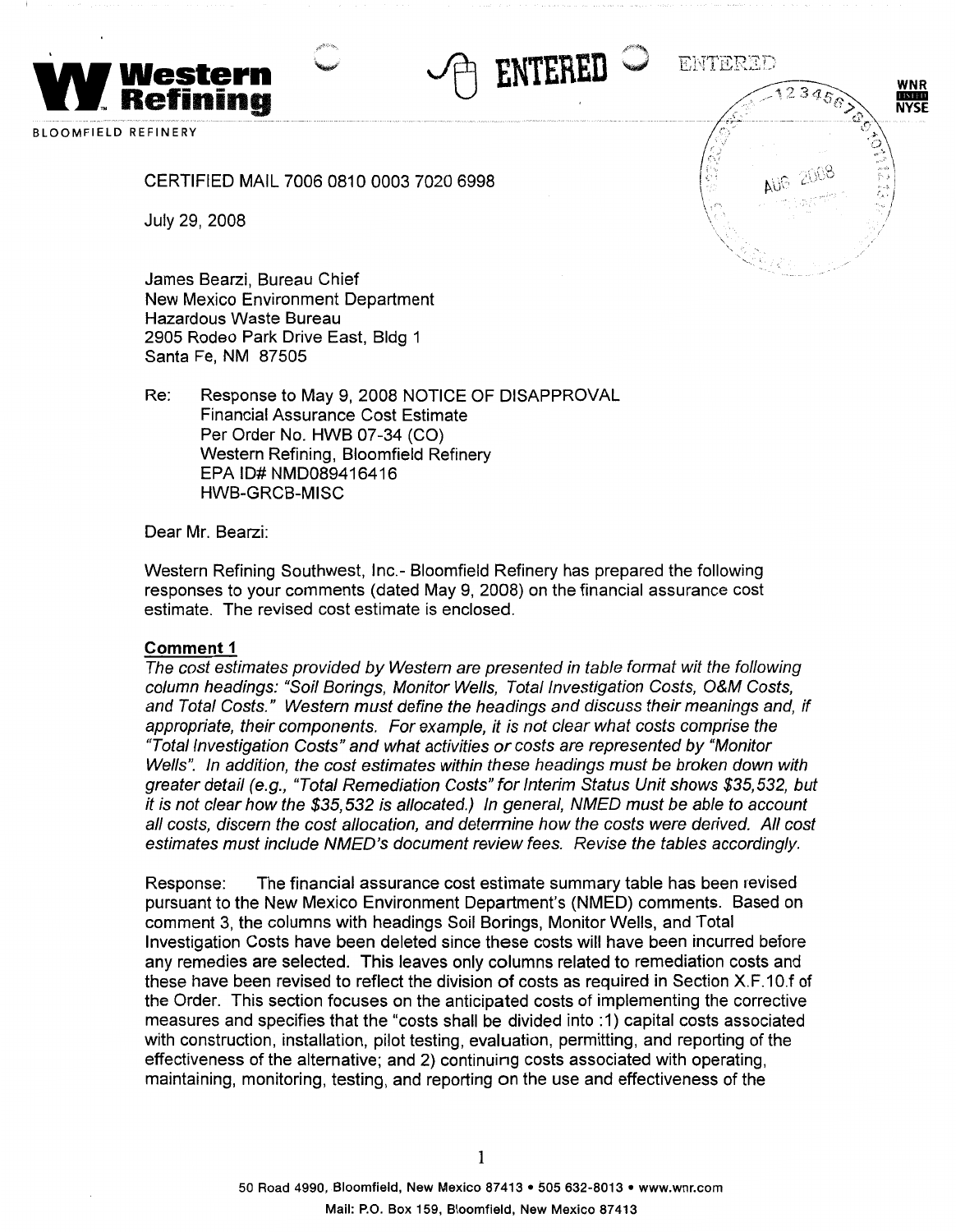technology." The two respective columns have headings of Capital Costs and Operation and Maintenance Costs.

The costs presented in the summary table will be supplemented with SWMU/AOC specific costs tables as remedies are selected for the various SWMU/AOCs. A detailed cost table for Interim Status Unit No. 1 is enclosed. Similarly, detailed cost tables are included for the various interim measures. Where costs are not yet applicable (e.g., for SWMUs where a remedy has not yet been selected), \$0 is entered for the current costs.

### **Comment2**

The cost estimate submitted for the Interim Status Unit No. 1 (North and South Aeration Lagoons) must be revised to address Comment 1.

Response: A detailed cost estimate table for Interim Status Unit No. 1 is enclosed.

#### **Comment3**

Western must revise the cost estimates for all SWMUs as follows:

- a. Cost estimates are not needed at the present time for SWMUs or AOCs because remedies for these sites have not yet been selected. Group 2 will be the first group of SWMUs that will need cost estimates if and when remedies are selected.
- b. Cost estimates must address Comment 1.

Response: See response to comment 1 above.

#### **Comment4**

Western must revise the cost estimates for the Interim Measures and Facility Wide Groundwater Monitoring operations and maintenance cost to address Comment 1.

Response: Detailed cost estimates are enclosed for each of the activities associated with the Interim Measures and Facility-Wide Groundwater Monitoring.

If you have questions or would like to discuss the revised cost estimates, please contact me at (505) 632-4171.

Sincerely,

**James R. Schmaltz** Western Refining, Bloomfield Refinery

#### **Enclosures**

cc: Hope Monzeglio - NMED HWB Wayne Price - NMOCD Dave Cobrain - NMED HWB John Kieling - NMED HWB C. Frischkorn - NMED HWB Laurie King - EPA Region 6 Allen Hains - Western Refining El Paso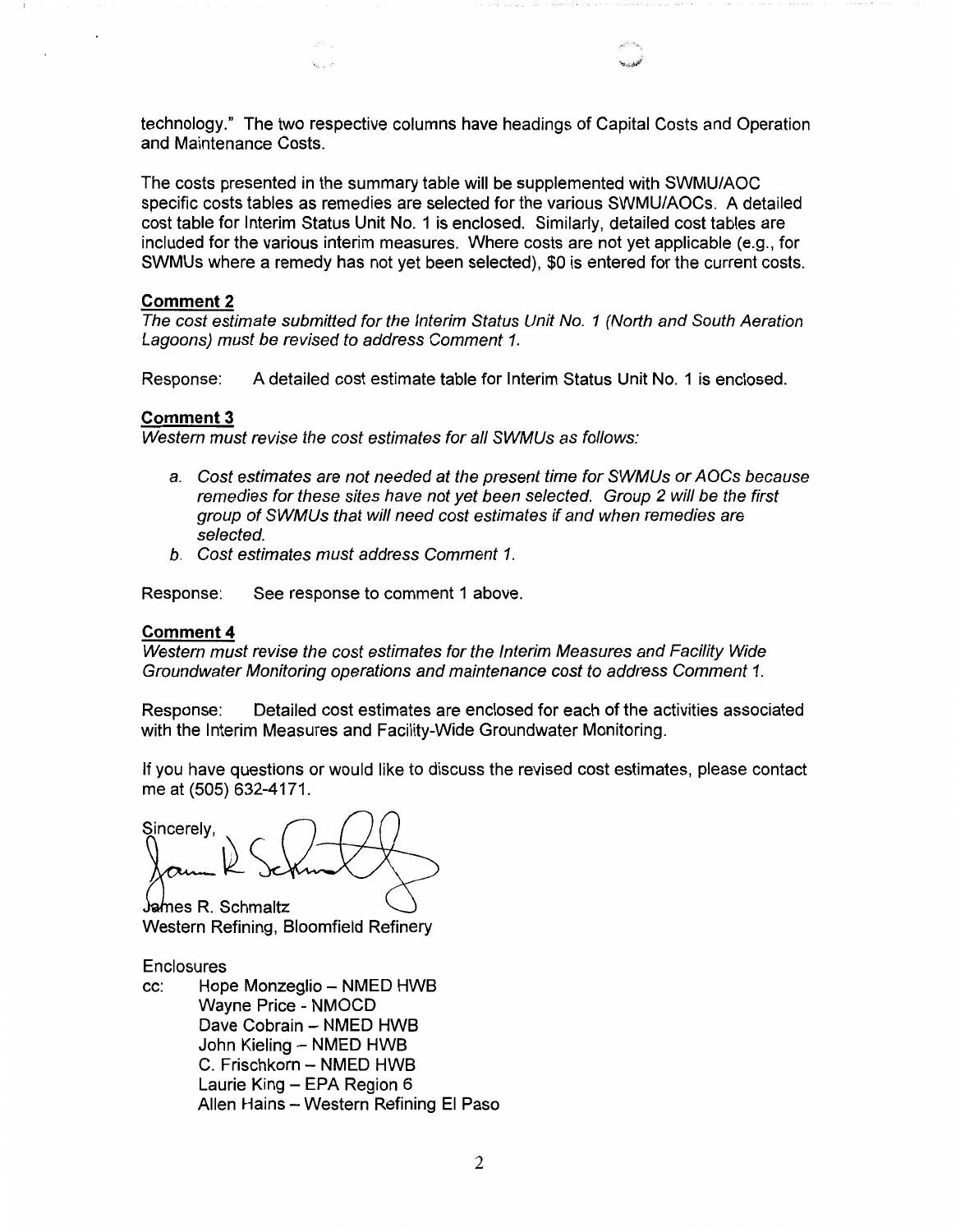# Western Refining Southwest, INC. **Bloomfield, New Mexico Refinery** NMED Order No. HWB 07-34 (CO) -- Financial Assurance Cost Estimate 7/29/2008

| <b>Waste</b>                                                                            | <b>NMED</b>               | Capital            | <b>Operation &amp;</b>                   | <b>NMED</b>                  |                    |                                               |
|-----------------------------------------------------------------------------------------|---------------------------|--------------------|------------------------------------------|------------------------------|--------------------|-----------------------------------------------|
| <b>Management</b><br>Area                                                               | Order<br><b>Provision</b> | Costs <sup>1</sup> | <b>Maintenance</b><br>Costs <sup>2</sup> | <b>Review</b><br><b>Fees</b> | <b>Total Costs</b> | <b>Explanation</b>                            |
| Solid Waste Management Units (SWMU's) Investigation, Remediation, & associated reports- |                           |                    |                                          |                              |                    | a ang pag-pagkalang nagpang pang              |
| Group 1                                                                                 |                           |                    |                                          |                              |                    |                                               |
| Interim Status Unit No. 1: North & Southl                                               |                           |                    |                                          |                              |                    | Closure costs taken from 2008 Closure Plan,   |
| Aeration Lagoons - Closure Plan                                                         |                           |                    |                                          |                              |                    | See Table A for detailed explanation of costs |
| Implementation                                                                          | IV.B.5                    | \$35,532           | \$0                                      |                              | \$35,532           |                                               |
| <b>Remedy Completion Report</b>                                                         | VI.D.6                    |                    |                                          | \$4,500                      | \$4,500            |                                               |
|                                                                                         |                           |                    |                                          | subtotal                     | \$40,032           |                                               |
| Group 2                                                                                 |                           |                    |                                          |                              |                    |                                               |
| SWMU No. 2: Drum Storage Area -                                                         |                           |                    |                                          |                              |                    |                                               |
| <b>INorth Bone Yard</b>                                                                 | IV.B.6                    | \$0                | \$0                                      |                              | \$0                |                                               |
| SWMU No. 8: Inactive Landfill                                                           | IV.B.6                    | \$0                | \$0                                      |                              | \$0                |                                               |
| SWMU No. 9: Landfill Pond                                                               | IV.B.6                    | $\overline{50}$    | $\overline{30}$                          |                              | $\overline{30}$    |                                               |
| SWMU No. 11: Spray Irrigation Area                                                      | IV.B.6                    | $\overline{30}$    | $\overline{30}$                          |                              | $\overline{50}$    |                                               |
| SWMU No. 18: Warehouse Yard                                                             | IV.B.6                    | $\overline{30}$    | $\overline{50}$                          |                              | $\overline{30}$    |                                               |
| Corrective Measures Implementation                                                      |                           |                    |                                          |                              |                    |                                               |
| Plan                                                                                    | VI.D.2                    |                    |                                          | \$0                          | \$0                |                                               |
| <b>Progress Report</b>                                                                  | VID.5                     |                    |                                          | $\overline{30}$              | \$0                |                                               |
| Remedy Completion Report                                                                | VID.6                     |                    |                                          | $\overline{30}$              | $\overline{50}$    |                                               |
|                                                                                         |                           |                    |                                          | subtotal                     | 30                 |                                               |
| Group 3                                                                                 |                           |                    |                                          |                              |                    |                                               |
| SWMU No. 4: Transportation Terminal                                                     |                           |                    |                                          |                              |                    |                                               |
| Sump                                                                                    | IV.B.6                    | \$0                | \$0                                      |                              | \$0                |                                               |
| SWMU No. 5: Heat Exchanger Bundle                                                       |                           |                    |                                          |                              |                    |                                               |
| Cleaning Area & AOC No. 25: Auxiliary                                                   |                           |                    |                                          |                              |                    |                                               |
| Warehouse and 90-day Storage Area                                                       | IV.B.6                    | \$0                | \$0                                      |                              | \$0                |                                               |
| AOC No. 22: Product Loading Rack &                                                      |                           |                    |                                          |                              |                    |                                               |
| Crude Receiving Loading Racks                                                           | IV.B.6                    | \$0                | \$0                                      |                              | \$0                |                                               |
| AOC No. 23: Southeast Holding Ponds                                                     | IV.B.6                    | \$0                | \$0                                      |                              | \$0                |                                               |
| AOC No. 24: Tank Areas 41 and 43                                                        | IV.B.6                    | $\overline{30}$    | $\overline{30}$                          |                              | $\overline{30}$    |                                               |
| AOC No. 26: Tank Area 44 and 45                                                         | IV.B.6                    | $\overline{30}$    | $\overline{30}$                          |                              | $\overline{\$0}$   |                                               |
| Corrective Measures Implementation                                                      |                           |                    |                                          |                              |                    |                                               |
| Plan                                                                                    | VI.D.2                    |                    |                                          | \$0                          | \$0                |                                               |
| <b>Progress Report</b>                                                                  | VI.D.5                    |                    |                                          | $\overline{30}$              | $\overline{50}$    |                                               |

 $\frac{1}{\sqrt{2}}$ 

 $\sim$ 

n.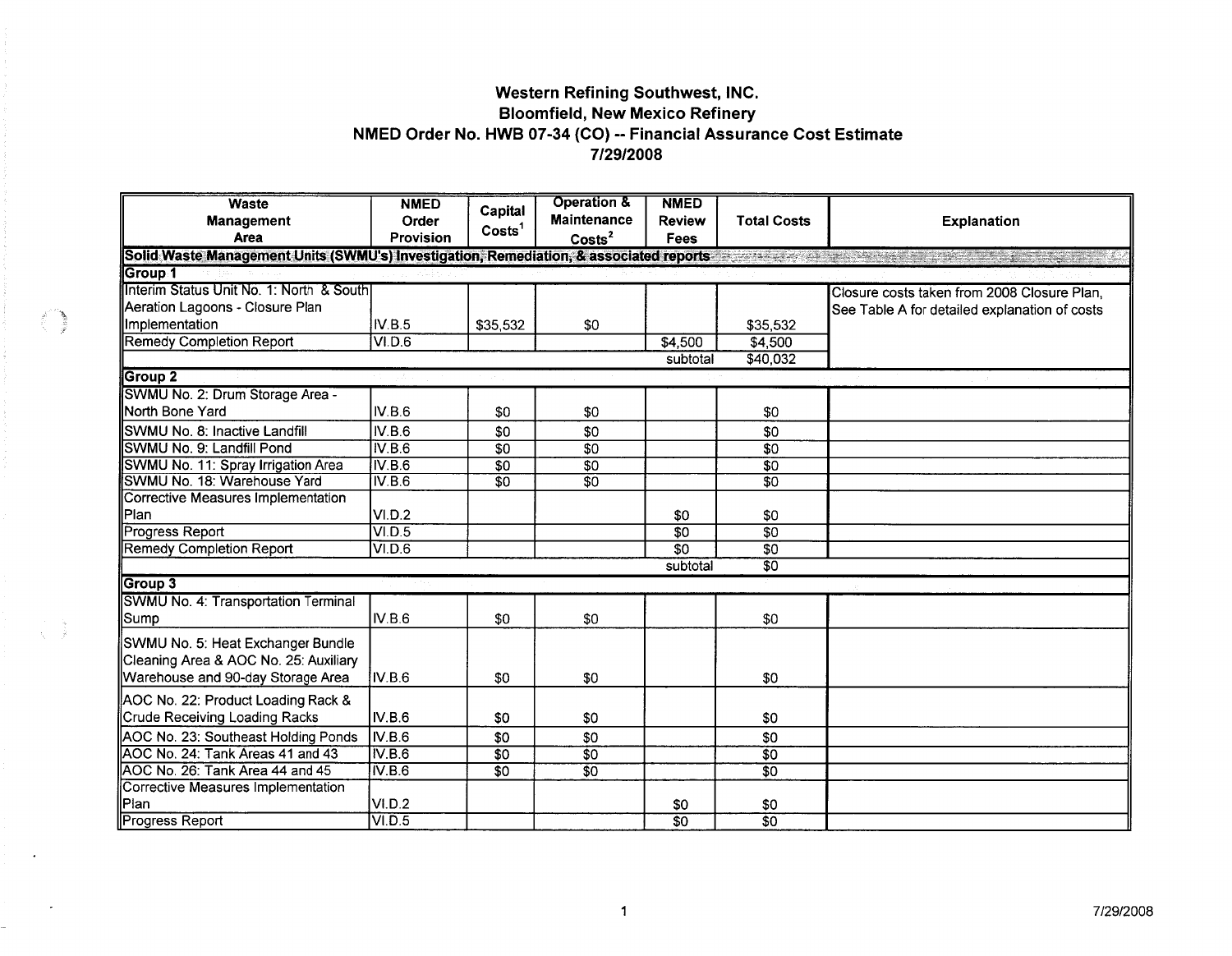# **Western Refining Southwest, INC. Bloomfield, New Mexico Refinery NMED Order No. HWB 07-34 (CO) -- Financial Assurance Cost Estimate 7/29/2008**

| <b>Waste</b><br>Management         | <b>NMED</b><br>Order | Capital            | <b>Operation &amp;</b><br>Maintenance | <b>NMED</b><br><b>Review</b> | <b>Total Costs</b> | Explanation |
|------------------------------------|----------------------|--------------------|---------------------------------------|------------------------------|--------------------|-------------|
| Area                               | Provision            | Costs <sup>1</sup> | Costs <sup>2</sup>                    | Fees                         |                    |             |
| Remedy Completion Report           | VI.D.6               |                    |                                       | $\overline{50}$              | \$0                |             |
|                                    |                      |                    |                                       | subtotal                     | \$0                |             |
| Group 4                            |                      |                    |                                       |                              |                    |             |
| SWMU No. 7 Raw Water Ponds         | IV.B.6               | \$0                | \$0                                   |                              | $\overline{30}$    |             |
| SWMU No. 10: Fire Training Area    | IV.B.6               | $\overline{30}$    | $\overline{50}$                       |                              | $\overline{50}$    |             |
| SWMU No. 16: Active Landfill       | IV.B.6               | \$0                | \$0                                   |                              | \$0                |             |
| Corrective Measures Implementation |                      |                    |                                       |                              |                    |             |
| Plan                               | VI.D.2               |                    |                                       | \$0                          | \$0                |             |
| <b>Progress Report</b>             | VI.D.5               |                    |                                       | $\overline{50}$              | $\overline{30}$    |             |
| <b>Remedy Completion Report</b>    | VID.6                |                    |                                       | $\overline{50}$              | $\overline{50}$    |             |
|                                    |                      |                    |                                       | subtotal                     | $\overline{50}$    |             |
| Group 5                            |                      |                    |                                       |                              |                    |             |
| SWMU No. 15: Tank Farm Area        | IV.B.6               | \$0                | $\overline{50}$                       |                              | 50                 |             |
| Corrective Measures Implementation |                      |                    |                                       |                              |                    |             |
| Plan                               | VI.D.2               |                    |                                       | \$0                          | \$0                |             |
| <b>Progress Report</b>             | VID.5                |                    |                                       | \$0                          | $\overline{30}$    |             |
| <b>Remedy Completion Report</b>    | VI.D.6               |                    |                                       | $\overline{30}$              | $\overline{50}$    |             |
|                                    |                      |                    |                                       | subtotal                     | $\overline{50}$    |             |
| Group 6                            |                      |                    |                                       |                              |                    |             |
|                                    |                      |                    |                                       |                              |                    |             |
| AOC No. 19: Seep North of MW-45    | IV.B.6               | \$0                | \$0                                   |                              | \$0                |             |
| AOC No. 20: Seep North of MW-46    | IV.B.6               | \$0                | $\overline{30}$                       |                              | $\overline{50}$    |             |
| AOC No. 21: Seep North of MW-47    | IV.B.6               | $\overline{50}$    | $\overline{50}$                       |                              | $\overline{50}$    |             |
| Corrective Measures Implementation |                      |                    |                                       |                              |                    |             |
| Plan                               | VI.D.2               |                    |                                       | \$0                          | \$0                |             |
| Progress Report                    | VI.D.5               |                    |                                       | $\overline{50}$              | $\overline{30}$    |             |
| <b>Remedy Completion Report</b>    | VI.D.6               |                    |                                       | $\overline{30}$              | $\overline{50}$    |             |
|                                    |                      |                    |                                       | subtotal                     | $\overline{50}$    |             |
| Group 7                            |                      |                    |                                       |                              |                    |             |
| SWMU No. 17: River Terrace Area    | IV.B.6               | $\overline{50}$    | $\overline{50}$                       |                              | \$0                |             |
| Corrective Measures Implementation |                      |                    |                                       |                              |                    |             |
| Plan                               | VI.D.2               |                    |                                       | \$0                          | \$0                |             |
| Progress Report                    | VI.D.5               |                    |                                       | $\overline{50}$              | $\overline{50}$    |             |

 $\begin{array}{c} \begin{array}{c} \begin{array}{c} \begin{array}{c} \end{array} \\ \end{array} \end{array} \end{array}$ 

 $\begin{array}{c} \mathbb{E} \left( \begin{array}{cc} \mathbb{E} \mathbb{E} \left( \mathbb{E} \right) \\ \mathbb{E} \mathbb{E} \left( \mathbb{E} \right) \mathbb{E} \left( \mathbb{E} \right) \end{array} \right) \end{array} \end{array}$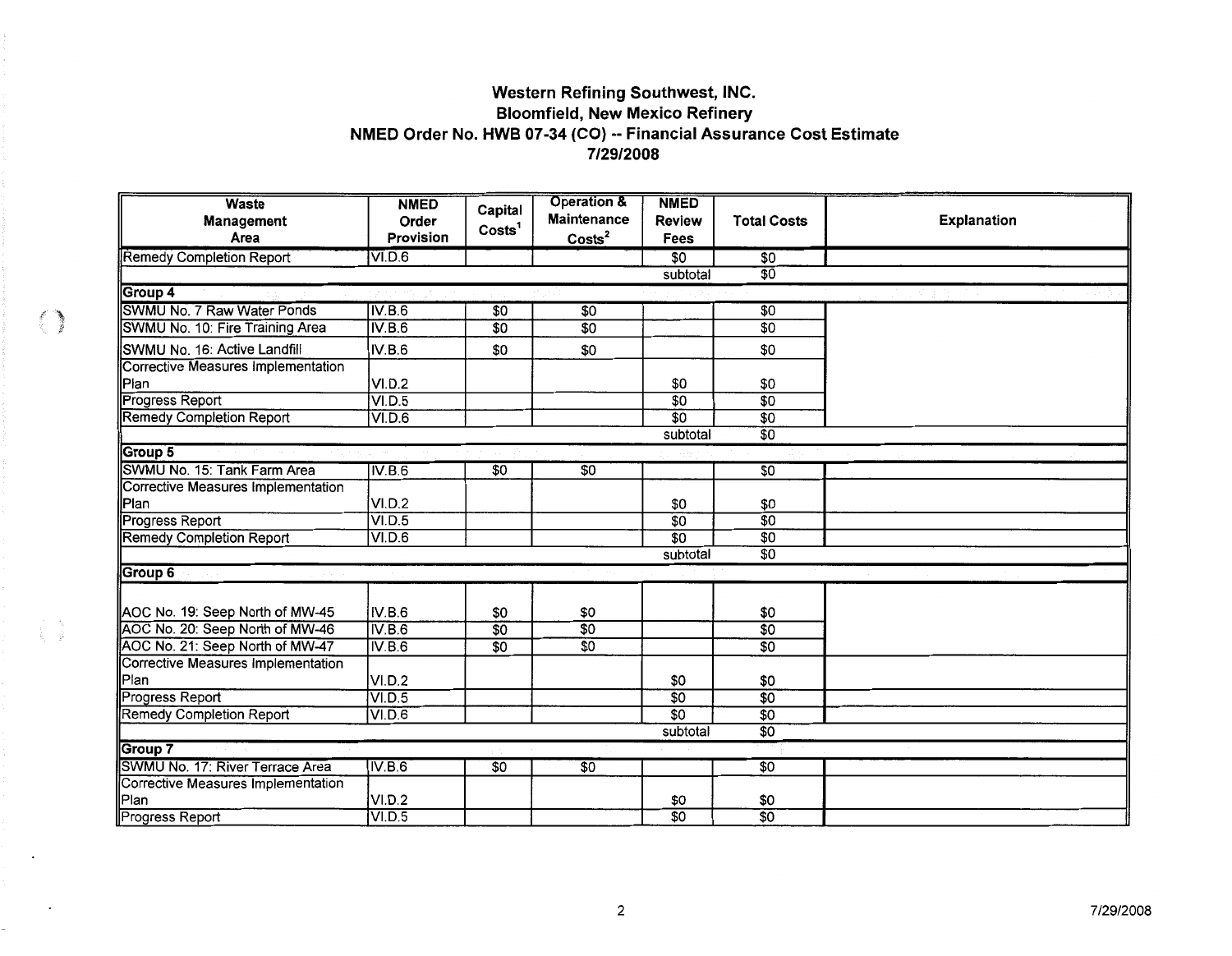# Western Refining Southwest, INC. Bloomfield, New Mexico Refinery NMED Order No. HWB 07-34 {CO) -- Financial Assurance Cost Estimate **7/29/2008**

| <b>Waste</b><br><b>Management</b><br>Area | <b>NMED</b><br>Order<br><b>Provision</b> | Capital<br>Costs <sup>1</sup> | <b>Operation &amp;</b><br><b>Maintenance</b><br>$\text{Costs}^2$ | <b>NMED</b><br><b>Review</b><br><b>Fees</b> | <b>Total Costs</b> | <b>Explanation</b> |
|-------------------------------------------|------------------------------------------|-------------------------------|------------------------------------------------------------------|---------------------------------------------|--------------------|--------------------|
| <b>Remedy Completion Report</b>           | VI.D.6                                   |                               |                                                                  | \$0                                         | $\overline{30}$    |                    |
|                                           |                                          |                               |                                                                  | subtotal                                    | $\overline{50}$    |                    |
| Group 8                                   |                                          |                               |                                                                  |                                             |                    |                    |
| SWMU No. 3: Underground Piping            |                                          |                               |                                                                  |                                             |                    |                    |
| Currently in Use                          | IV.B.6                                   | \$0                           | \$0                                                              |                                             | \$0                |                    |
| SWMU No. 6: Abandoned Underground         |                                          |                               |                                                                  |                                             |                    |                    |
| Piping                                    | IV.B.6                                   | \$0                           | \$0                                                              |                                             | \$0                |                    |
| <b>Corrective Measures Implementation</b> |                                          |                               |                                                                  |                                             |                    |                    |
| Plan                                      | VI.D.2                                   |                               |                                                                  | \$0                                         | \$0                |                    |
| Progress Report                           | VI.D.5                                   |                               |                                                                  | $\overline{50}$                             | \$0                |                    |
| <b>Remedy Completion Report</b>           | VLD.6                                    |                               |                                                                  | $\overline{50}$                             | $\overline{50}$    |                    |
|                                           |                                          |                               |                                                                  | subtotal                                    | $\overline{50}$    |                    |
| Group 9                                   |                                          |                               |                                                                  |                                             |                    |                    |
| SWMU No. 13; Process Area                 | IV.B.6                                   | \$0                           | $\overline{50}$                                                  |                                             | \$0                |                    |
| SWMU No. 14: Tanks 3, 4, and 5            | IV.B.6                                   | \$0                           | \$0                                                              |                                             | $\overline{$}0$    |                    |
| SWMU No. 12: API Separator                | IV.B.6                                   | \$0                           | \$0                                                              |                                             | \$0                |                    |
| <b>Corrective Measures Implementation</b> |                                          |                               |                                                                  |                                             |                    |                    |
| Plan                                      | VI.D.2                                   |                               |                                                                  |                                             | \$0                |                    |
| Progress Report                           | VI.D.5                                   |                               |                                                                  |                                             | $\overline{50}$    |                    |
| <b>Remedy Completion Report</b>           | VLD.6                                    |                               |                                                                  |                                             | $\overline{50}$    |                    |
|                                           |                                          |                               |                                                                  | subtotal                                    | \$0                |                    |

 $\begin{aligned} \frac{d^2}{dt^2} & = \frac{1}{2} \frac{d^2}{dt^2} \end{aligned}$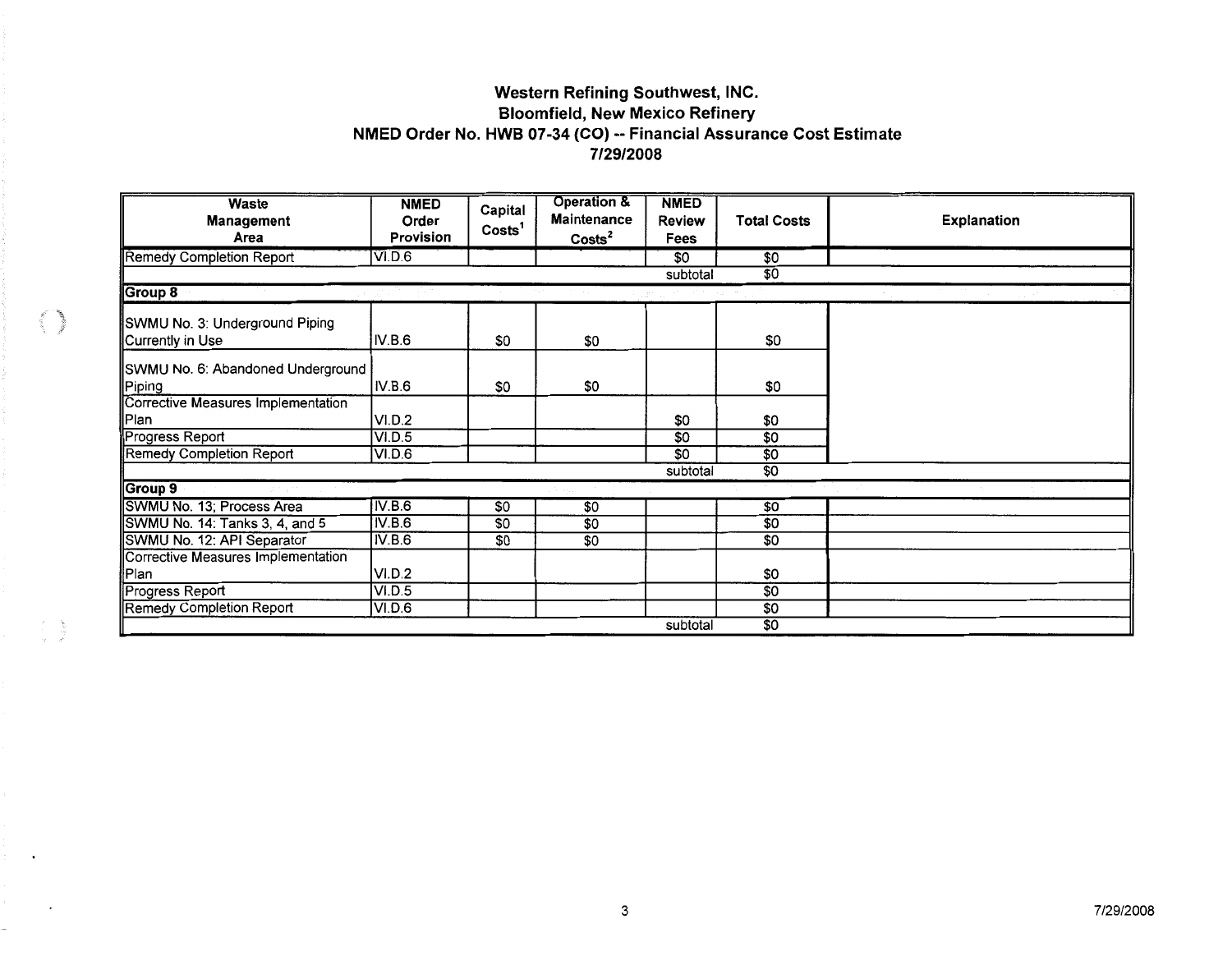# Western Refining Southwest, INC. **Bloomfield, New Mexico Refinery** NMED Order No. HWB 07-34 (CO) -- Financial Assurance Cost Estimate 7/29/2008

| <b>Waste</b><br>Management<br>Area                                                                      | <b>NMED</b><br>Order<br><b>Provision</b>                                                                                                                                                                                                                                          | Capital<br>Costs <sup>1</sup> | <b>Operation &amp;</b><br><b>Maintenance</b><br>$\text{Costs}^2$ | <b>NMED</b><br><b>Review</b><br><b>Fees</b> | <b>Total Costs</b>                      | <b>Explanation</b>                                                                                                                                           |
|---------------------------------------------------------------------------------------------------------|-----------------------------------------------------------------------------------------------------------------------------------------------------------------------------------------------------------------------------------------------------------------------------------|-------------------------------|------------------------------------------------------------------|---------------------------------------------|-----------------------------------------|--------------------------------------------------------------------------------------------------------------------------------------------------------------|
| <b>Other Areas</b><br>STATISTICS.                                                                       | $\label{eq:1} \mathcal{L}_{\mathcal{A}}(\mathcal{A}) \leq \mathcal{L}_{\mathcal{A}}(\mathcal{A}) \leq \mathcal{L}_{\mathcal{A}}(\mathcal{A}) \leq \mathcal{L}_{\mathcal{A}}(\mathcal{A}) \leq \mathcal{L}_{\mathcal{A}}(\mathcal{A}) \leq \mathcal{L}_{\mathcal{A}}(\mathcal{A})$ |                               | <b>TANK AND MANY</b>                                             |                                             | <b>A STATISTICS OF A LITTLE CONTROL</b> | <b>The Committee of the Committee of the Committee of the Committee of the Committee of the Committee of the Committee</b>                                   |
| To be determined?                                                                                       | III.Q.1                                                                                                                                                                                                                                                                           | \$0                           | \$0                                                              |                                             | \$0                                     | Section III.G.2 of the NMED Order specifies that                                                                                                             |
| Corrective Measures Implementation                                                                      |                                                                                                                                                                                                                                                                                   |                               |                                                                  |                                             |                                         | either NMED or Western may identify additional                                                                                                               |
| lPlan                                                                                                   | VI.D.2                                                                                                                                                                                                                                                                            |                               |                                                                  |                                             | \$0                                     | areas for corrective action. At this time, no<br>additional areas have been identified.                                                                      |
| Progress Report                                                                                         | VI.D.5                                                                                                                                                                                                                                                                            |                               |                                                                  |                                             | $\overline{50}$                         |                                                                                                                                                              |
| <b>Remedy Completion Report</b>                                                                         | VI.D.6                                                                                                                                                                                                                                                                            |                               |                                                                  |                                             | \$0                                     |                                                                                                                                                              |
|                                                                                                         |                                                                                                                                                                                                                                                                                   |                               |                                                                  | subtotal                                    | $\overline{30}$                         |                                                                                                                                                              |
| Interim Measures & Facility Wide Ground Water Monitoring                                                |                                                                                                                                                                                                                                                                                   |                               |                                                                  |                                             |                                         |                                                                                                                                                              |
| River Terrace Area Analytical                                                                           | V.B.1                                                                                                                                                                                                                                                                             |                               | \$129,000                                                        |                                             | \$129,000                               | 5 yrs. Monitoring @\$25,800/yr - see detail Table<br>в                                                                                                       |
| River Terrace Annual Report                                                                             | V.B.1                                                                                                                                                                                                                                                                             |                               | \$17,500                                                         | \$10,000                                    | \$27,500                                | 5 yrs. reporting @\$3,500/annual report & NMED<br>fees of \$2,000/annual rpt                                                                                 |
| River Terrace Operation & Maintenance   III.P.1 & V.B.                                                  |                                                                                                                                                                                                                                                                                   |                               | \$40,000                                                         |                                             | \$40,000                                | GAC filters & maintenance \$8,000/yr x 5 yrs                                                                                                                 |
| North Barrier Wall collection operations                                                                | III.P.1                                                                                                                                                                                                                                                                           |                               | \$116,400                                                        |                                             | \$116,400                               | Bi-weekly fluid level measurements and passive<br>recovery of PSH (labor 4hrs/biweekly event @<br>\$65/hr = \$6,760/yr & equipment \$1,000/yr x 15<br>years) |
| Facility Wide Ground Water Monitoring<br>(including North Barrier Wall & Tank<br>Farm) analytical costs | IV.A.                                                                                                                                                                                                                                                                             |                               | \$763,305                                                        |                                             | \$763,305                               | Table C provides detailed cost on a annual<br>basis(\$50,887) which is multiplied by 15 years<br>pursuant to the Order.                                      |
| Facility-Wide Annual Monitoring Report<br>(including North Barrier Wall)                                | IV.A.2.                                                                                                                                                                                                                                                                           |                               | \$105,000                                                        | \$30,000                                    | \$135,000                               | 15 yrs. Monitoring @ \$7,000/annual report &<br>NMED fees of \$2,000/annual rpt                                                                              |
| 1# East Outfall                                                                                         | V.C.                                                                                                                                                                                                                                                                              |                               | \$10,650                                                         |                                             | \$10,650                                | See Table D for detailed estimate; annual cost of<br>\$710/yr x 15 years                                                                                     |
| San Juan River samples                                                                                  |                                                                                                                                                                                                                                                                                   |                               | \$89,520                                                         |                                             | \$89.520                                | See Table D for detailed estimate; assume 15<br>years @\$5,968/yr                                                                                            |
|                                                                                                         |                                                                                                                                                                                                                                                                                   |                               |                                                                  | subtotal                                    | \$1,311,375                             |                                                                                                                                                              |
| <b>IICURRENT TOTAL ESTIMATED COSTS TO IMPLEMENT NMED ORDER</b>                                          |                                                                                                                                                                                                                                                                                   |                               |                                                                  |                                             | \$1,351,407                             |                                                                                                                                                              |

1- capital costs associated with construction, installation, pilot testing, evaluation, permitting, and reporting of the effectiveness of the alternative

2-continuing costs associated with operating, maintaining, monitoring, testing, and reporting on the use and effectiveness of the technology

O)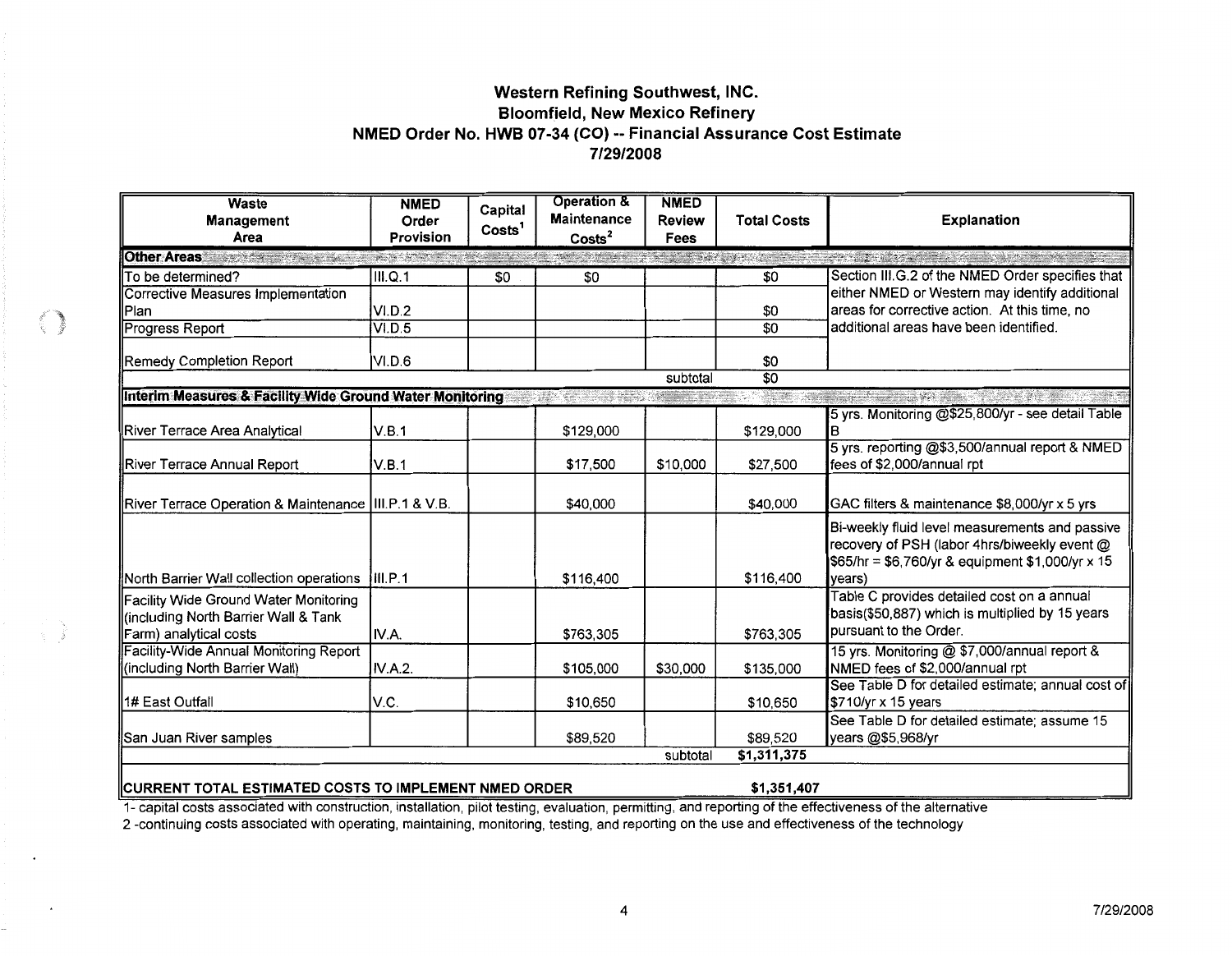| Interim Status Unit No. 1 Cost Estimate            |          |
|----------------------------------------------------|----------|
| Activity                                           | Cost     |
| Vigorous aeration with diesel pump                 |          |
| Operator: 168 hours @ \$30/hr                      | \$5,040  |
| Fuel for Pump: 8 gph x \$3.00/gal x 168 hrs        | \$4,032  |
| Testing of treated water                           |          |
| Benzene: 15 samples @ \$120/sample                 | \$1,800  |
| Testing of residual solids                         |          |
| TCLP: 15 samples @ \$500/sample                    | \$7,500  |
| Removal of residual solids                         |          |
| Labor: 2 workers @ 40 hrs/ea x \$30/hr             | \$2,400  |
| Disposal: 40,000 lbs x \$0.20/lb + \$2,200 freight | \$10,200 |
| Washing of impoundments                            |          |
| Mobil wash: 24 hours x \$80/hr                     | \$1,920  |
| Flushing of equipment                              |          |
| Mobil wash: 8 hrs x \$80.hr                        | \$640    |
| Final testing and certification                    | \$2,000  |
| <b>Total Closure Cost</b>                          | \$35,532 |

**TABLE A** 

gph - gallons per hour

hi<sub>n an</sub>

 $\sim$  1.

 $\blacksquare$ 

 $\sim$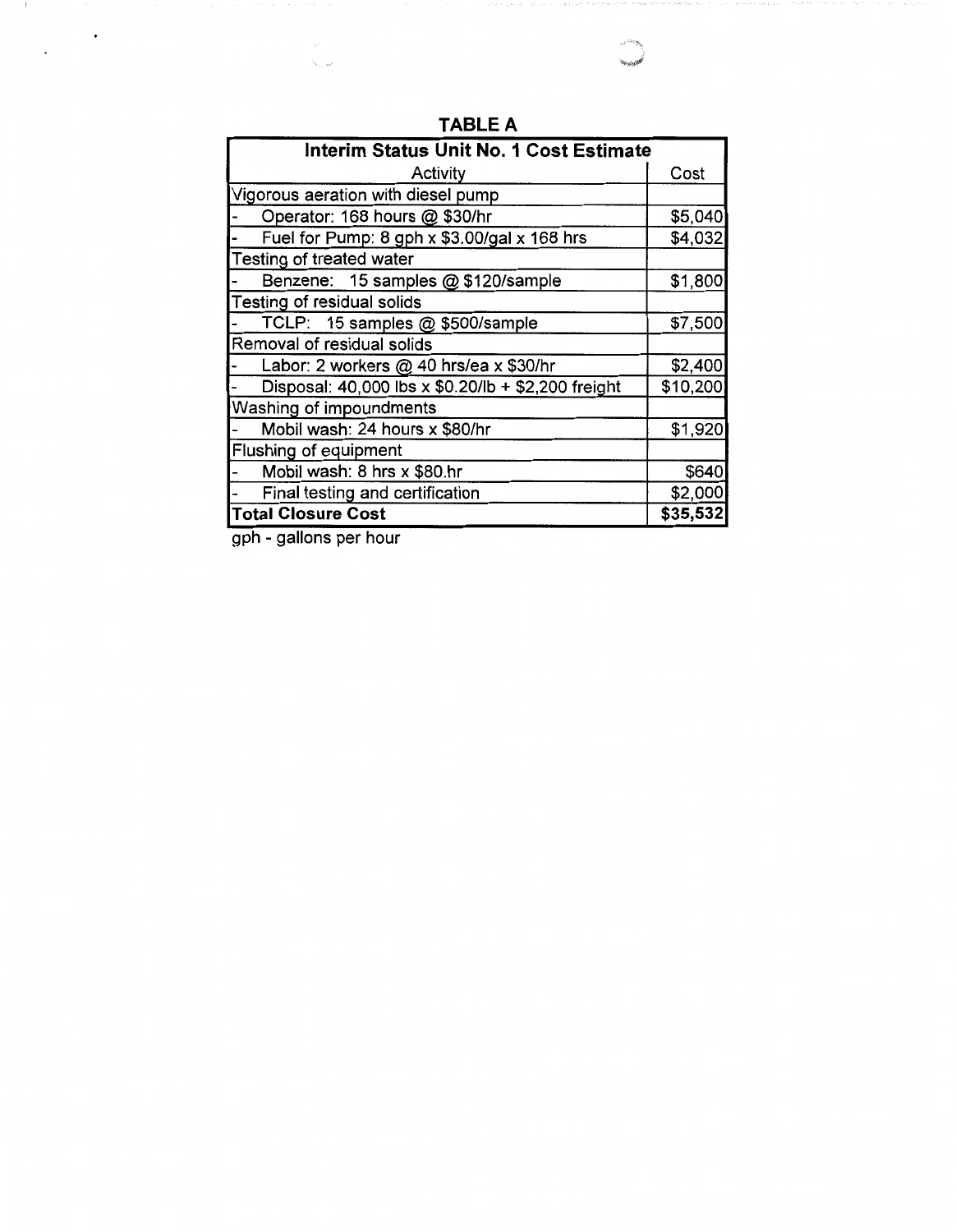|                                             | <b>RIVER TERRACE - AQUEOUS</b> |                                                  |                         |                        |                   |  |  |  |  |
|---------------------------------------------|--------------------------------|--------------------------------------------------|-------------------------|------------------------|-------------------|--|--|--|--|
| <b>Analysis</b>                             | Frequency                      | # of Samples                                     | Cost/Sample             | <b>Cost per</b><br>QTR | Cost per<br>Year  |  |  |  |  |
| 8021B                                       | 4 X yr                         | 16                                               | \$45                    | \$720                  | \$2,880           |  |  |  |  |
| 8015B<br>(GRO, DRO)                         | 4 X yr                         | 16                                               | \$70                    | \$1,120                | \$4,480           |  |  |  |  |
| Total Pb, Cr, Ba<br>(6010B)                 | 1 X yr                         | 14                                               | \$50                    | \$700                  | \$700             |  |  |  |  |
| Total Pb (6010B)                            | 3 X yr                         | 14                                               | \$30                    | \$420                  | \$1,260           |  |  |  |  |
| Total Hg (7470)                             | 4 X yr                         | 1                                                | \$30                    | \$30                   | \$120             |  |  |  |  |
|                                             |                                | <b>RIVER TERRACE - Vapor</b>                     |                         |                        |                   |  |  |  |  |
| <b>Analysis</b>                             | <b>Frequency</b>               | # of Samples                                     | Cost/Sample             | Cost per<br>QTR        | Cost per<br>Year  |  |  |  |  |
| 8021B                                       | 4 X yr                         | 16                                               | \$45                    | \$720                  | \$2,880           |  |  |  |  |
| 8015B<br>(GRO)                              | 4 X yr                         | 16                                               | \$35                    | \$560                  | \$2,240           |  |  |  |  |
| <b>Tedlar Bags</b>                          | 4 X yr                         | 16                                               | \$10                    | \$160                  | \$640             |  |  |  |  |
| Level 4 Data<br>Packet                      | 4 X yr                         |                                                  | \$400                   |                        | \$1,600           |  |  |  |  |
| <b>River Terrace</b><br>Labor               | 4 X yr                         | 3 days of 7 hour<br>days                         | \$65/hour               | \$1,365                | \$5,460           |  |  |  |  |
|                                             |                                | <b>GAC Breakthrough Sampling</b>                 |                         |                        |                   |  |  |  |  |
| 8021B                                       | $12 \times yr$                 | 1                                                | \$45                    | \$345                  | \$540             |  |  |  |  |
| 8015B<br>(GRO, DRO)                         | 12 x yr                        | 1                                                | \$70                    |                        | \$840             |  |  |  |  |
| 8021B                                       | $4 \times yr$                  | 3                                                | \$45                    | \$135                  | \$540             |  |  |  |  |
| 8015B<br>(GRO, DRO)                         | $4 \times yr$                  | 3                                                | \$70                    | \$210                  | \$840             |  |  |  |  |
|                                             |                                |                                                  |                         |                        |                   |  |  |  |  |
| Annual Sampling Labor -- 12 hours X \$65/hr |                                |                                                  | Annual analytical costs |                        | \$25,020<br>\$780 |  |  |  |  |
|                                             |                                | <b>Total Annual River Terrace Sampling Costs</b> |                         |                        | \$25,800          |  |  |  |  |

**TABLE B RIVER TERRACE SAMPLING COST ESTIMATE** 

 $\bullet$ 

River terrace sampling conducted pursuant to May 2008 Facility-Wide Groundwater Monitoring Plan (Section 5.4) and Bioventing Monitoring Plan (Revised) River Terrace Voluntary Corrective Measures dated October 28, 2005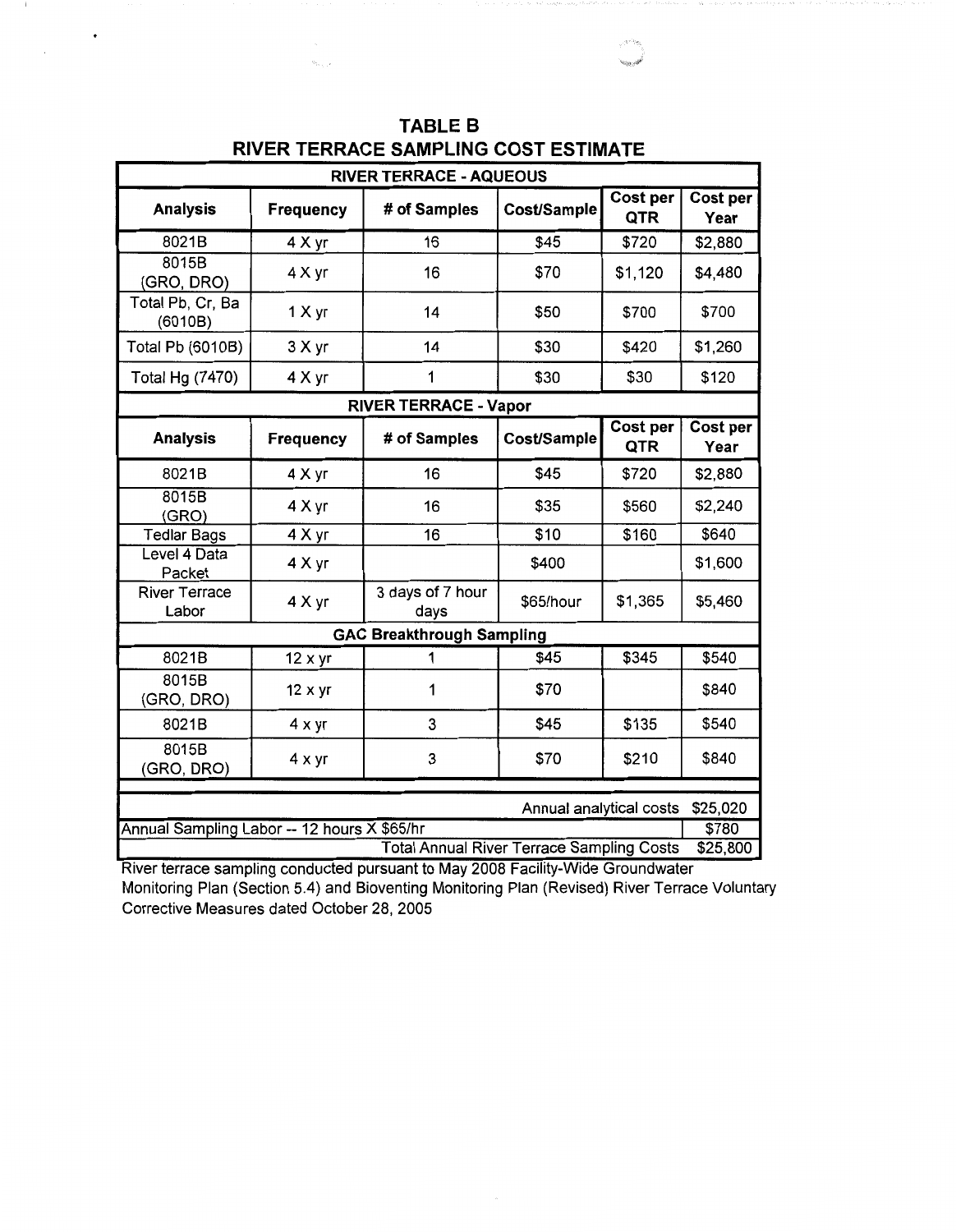|  |  | `ABL |  |  |
|--|--|------|--|--|
|--|--|------|--|--|

# Facility-Wide Groundwater Monitoring Cost Estimate

| Annual Refinery Complex (33 Wells and East Outfall #2 & #3) <sup>2</sup> |                                |                                                                  |               |                    |  |  |  |
|--------------------------------------------------------------------------|--------------------------------|------------------------------------------------------------------|---------------|--------------------|--|--|--|
| <b>Analysis</b>                                                          | Frequency                      | # of Samples                                                     | Cost/Sample   | Cost per           |  |  |  |
| 8260B                                                                    |                                |                                                                  |               | Year               |  |  |  |
| 8015B (GRO, DRO)                                                         | Annual<br>Annual               | 35<br>35                                                         | \$115<br>\$70 | \$4,025            |  |  |  |
| 8270C                                                                    | Annual                         | 35                                                               | \$280         | \$2,450<br>\$9,800 |  |  |  |
| CO2/Alkalinity (310.1)                                                   | Annual                         | 35                                                               | \$15          | \$525              |  |  |  |
|                                                                          |                                |                                                                  |               |                    |  |  |  |
| Cation Anion Balance + Diss<br>Metals                                    | Annual                         | 35                                                               | \$229         | \$8,015            |  |  |  |
| <b>RCRA 8 Metals</b>                                                     | Annual                         | 35                                                               | \$100         | \$3,500            |  |  |  |
| Ph                                                                       | Annual                         | 35                                                               | \$10          | \$350              |  |  |  |
| <b>Filters</b>                                                           |                                | 35                                                               | \$12          | \$420              |  |  |  |
| Level 4 Data Packet                                                      | Annual                         |                                                                  | \$3,500       | \$3,500            |  |  |  |
|                                                                          |                                | Semi-Annual - Refinery Complex MW/RW <sup>2</sup>                |               |                    |  |  |  |
| <b>Analysis</b>                                                          | <b>Frequency</b>               | # of Samples                                                     | Cost/Sample   | Cost per<br>Year   |  |  |  |
| 8260B                                                                    | Semi-Annual                    | 11                                                               | \$45          | \$495              |  |  |  |
| 8015B (GRO, DRO)                                                         | Semi-Annual <sup>1</sup>       | 11                                                               | \$70          | \$770              |  |  |  |
| Level 4 Data Packet                                                      | Semi-Annual <sup>1</sup>       | 1                                                                | \$200         | \$200              |  |  |  |
|                                                                          |                                | Semi-Annual - North Barrier Wall OW/CW <sup>3</sup>              |               |                    |  |  |  |
| <b>Analysis</b>                                                          | <b>Frequency</b>               | # of Samples                                                     | Cost/Sample   | Cost per<br>Year   |  |  |  |
| 8260B                                                                    | Semi-Annual                    | 16                                                               | \$45          | \$1,440            |  |  |  |
| 8015B (GRO, DRO)                                                         | Semi-Annual                    | 16                                                               | \$70          | \$2,240            |  |  |  |
| Level 4 Data Packet                                                      | Semi-Annual                    | 1                                                                | \$200         | \$400              |  |  |  |
|                                                                          |                                | Semi-Annual River Bluff (Outfall 2 & 3, & Seeps 1, 6, 7, 8, & 9) |               |                    |  |  |  |
| <b>Analysis</b>                                                          | <b>Frequency</b>               | # of Samples                                                     | Cost/Sample   | Cost per<br>Year   |  |  |  |
| 8260B                                                                    | Semi-Annual                    | 7                                                                | \$45          | \$630              |  |  |  |
| 8270C                                                                    | Semi-Annual                    | 5                                                                | \$280         | \$2,800            |  |  |  |
| 8015B (GRO, DRO)                                                         | Semi-Annual                    | $\overline{2}$                                                   | \$70          | \$280              |  |  |  |
| CO2/Alkalinity (310.1)                                                   | Semi-Annual                    | $\overline{7}$                                                   | \$15          | \$210              |  |  |  |
| <b>Cation Anion Balance + Diss</b><br>Metals                             | Semi-Annual                    | 7                                                                | \$229         | \$3,199            |  |  |  |
| <b>RCRA 8 Metals</b>                                                     | Semi-Annual                    | $\overline{2}$                                                   | <u>\$100</u>  | \$400              |  |  |  |
| Ph                                                                       | Semi-Annual                    | 2                                                                | \$10          | \$40               |  |  |  |
| Filters                                                                  |                                | $\overline{2}$                                                   | \$12          | \$48               |  |  |  |
| Level 4 Data Packet                                                      | Semi-Annual                    | $\overline{2}$                                                   | \$150         | \$600              |  |  |  |
|                                                                          |                                |                                                                  |               |                    |  |  |  |
| Sampling Labor                                                           | Semi-Annual &<br>Annual events | 10 Days of 7 hour<br>days                                        | \$65/hour     | \$4,550            |  |  |  |
|                                                                          |                                | Total Annual - Facility-Wide Groundwater Sampling & Analysis     |               | \$50,887           |  |  |  |

1 - The other "semiannual event" Is included with the Refinery Complex annual event

2 - Sampling pursuant to May 2008 Facility-Wide Groundwater Monitoring Plan, Section 5.1

3 - Sampling pursuant to May 2008 Facility-Wide Groundwater Monitoring Plan, Section 5.2

4 - Sampling pursuant to May 2008 Facility-Wide Groundwater Monitoring Plan, Section 5.3